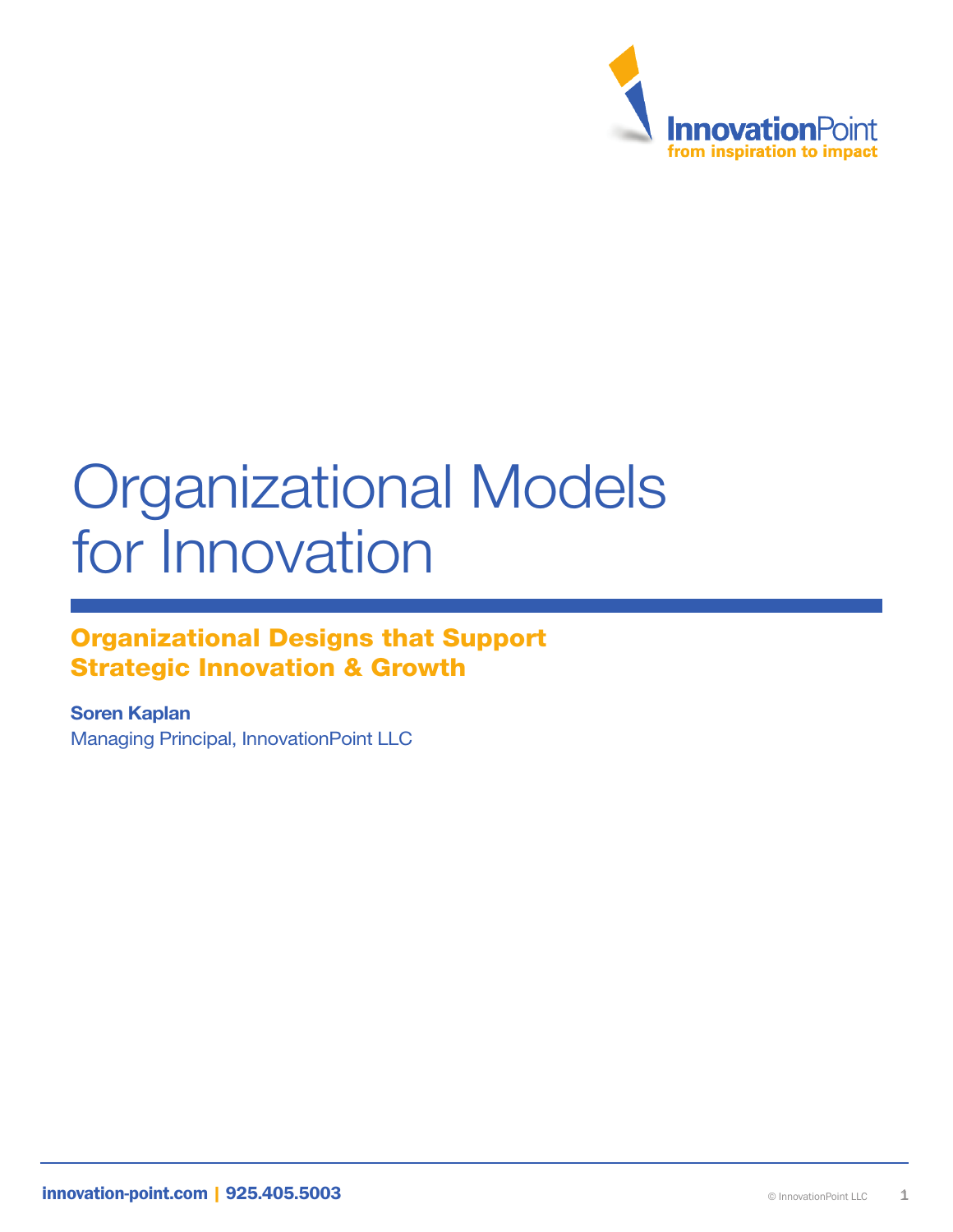For most organizations, the ability to deliver innovative solutions on a sustainable basis requires a strategic organizational architecture optimized for business growth.

Leadership's role in creating growth today is all about "design" – design of the organizational structures that lead to agile, flexible cultures that support lateral collaboration and rapid cycle time innovation. The challenge involves knowing what kinds of organizational designs will best support your business models and strategies, and how to instill these as sustainable capabilities.

This paper provides (1) an overview of organizational models and structures that can support and drive strategic innovation, and (2) a series of "deeper dives" into the individual models.

### Ambidextrous Organizations

With "starved resources" a reality at many large organizations, functional managers are often reluctant to allocate funding and staff to projects they perceive as risky, or that don't help them achieve their short-term performance metrics. Ambidextrous organization designs create distinct units that have their own unique processes, structures and cultures that are specifically intended to support early-stage innovation. These units, often comprised of one or more innovation teams, reside within the larger parent organization but have been set up to support the unique approaches, activities and behaviors required when launching a new business.

### Venture Boards

Organizations such as Procter & Gamble, Johnson & Johnson, Nokia, and Kimberly-Clark have established formal venture/ advisory boards focused on bringing external perspectives inside, which ultimately drive innovation and guide strategic investments. Unlike a traditional advisory panel that provides industry and market-related advice, Venture Boards pull together the best thinking from both inside and outside the firm, all within a flexible structure that focuses on a single goal – to discover, evaluate and drive enterprise growth opportunities.

### Innovation Councils

An Innovation Council is a small, cross-functional governance body of senior managers that enables cross-business / function / geography decision-making and coordination. Innovation Councils ensure that innovation-related activities in various parts of the organization are strategically aligned and coordinated, and are supported by appropriate processes and resources. From a leadership standpoint, council members' roles involve removing internal roadblocks so that enterprise innovation can be effectively managed.

### Cross Group Solutions Teams

Cross Group Solutions Teams are self-directed teams of individuals chosen from selected business units, who work together for a period of time and have a specific charter, often looking to identify new opportunities that combine the competencies of discrete businesses. These individuals, (technologists, consumer insights experts, marketers, manufacturing specialists, etc.) are assembled to help identify or pursue white space opportunities for which no single business group has formal accountability. In some cases the individuals relocate and reside within a single physical location for the duration of the project.

### Thought Leader Resource Networks

A Thought Leader Resource Network is an external network of expert practitioners and thinkers that can tapped at any time. Thought Leaders within the network come from companies, universities, consulting firms, research institutions,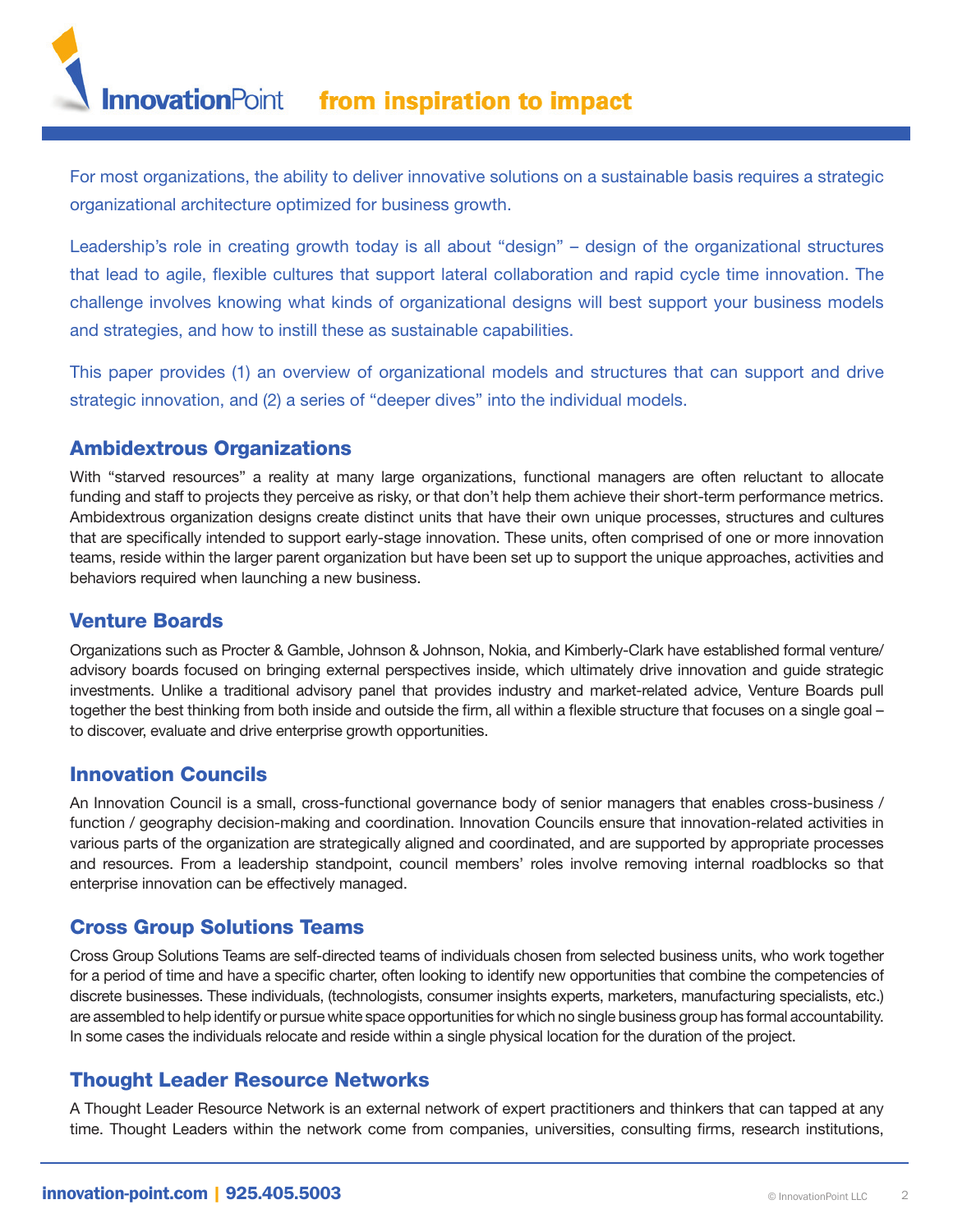

contract manufacturers, think tanks, and other organizations. Often under a non-disclosure agreement or as-needed consulting contract, at a moment's notice they provide specific knowledge, foresight or recommendations to specific issues, challenges and opportunities. Because they are all connected to their own knowledge networks, they can also become the doorway to additional strategic resources and relationships.

### Open Innovation Networks

Proctor & Gamble has leveraged an Open Innovation strategy with great success in the past few years. While many companies have historically looked to their own R&D efforts to drive innovation and growth, Open Innovation proponents argue that today's business logic has changed and that companies today must embrace new strategies for systematically tapping into ideas, resources and technology from the outside. Relationships with external partners such as universities, academic research institutions, government or private labs and individual entrepreneurs can bring emerging technologies onto the radar screen or spur fresh insights that can be combined with internal competencies to create novel technology combinations that drive new products.

#### Innovation Communities of Practice

To create value for the organization's internal and external stakeholders, companies must rely on their collective intelligence and shared knowledge to generate best practices. Communities of Practice (CoP) are groups of key stakeholders (both inside and outside the organization) who share a passion for an area of knowledge or practice and interact regularly to learn from one another and advance personal and organizational goals. CoPs provide a collaborative framework for this to take place and are a way of leveraging a company's best practices by developing, integrating and applying knowledge from diverse sources. CoPs ultimately shape organizational culture, foster innovation, and help attract and retain innovation-focused talent.

#### Shared Services Organizations

Some enterprises establish corporate-level functional groups to provide specialized services (e.g., "Corporate Marketing", "Corporate Market Research", "Central R&D") that act as a resource to their counterpart functions in the business units. These groups often offer specialized skill sets not available at the BU level. They may conduct ongoing research (e.g., scanning for emerging technologies, large-scale trend analysis) or short-term projects, or seek out and contract with specialized third party resources.

These shared services groups are tightly aligned with the needs of the business units, so that they can deliver explicit value. At the same time, part of their charter is to "push the envelope" of BU-level thinking, by engaging in activities and explorations that are not on the business unit's radar screen.

### Organizational Design for Innovation

These structures are not mutually exclusive – multiple models may coexist within an enterprise at the same time. All help the organization drive growth by taking a strategic approach to innovation. While some structures can arise and evolve organically (e.g., Communities of Practice), others need to be intentionally created and managed.

As seen below, increasing levels of complexity are accompanied by increasing commitments in terms of time, cost and support. At the same time, the organization can benefit from the "social capital" that drives sustainable innovation, namely personal networks, cross-functional trust and shared values. There is no typical "migration path" that an enterprise can follow. When exploring potential organizational structures, the first steps are to understand what models currently exist within the enterprise, and then assess the extent to which these various structures are aligned with and support the organization's strategic goals.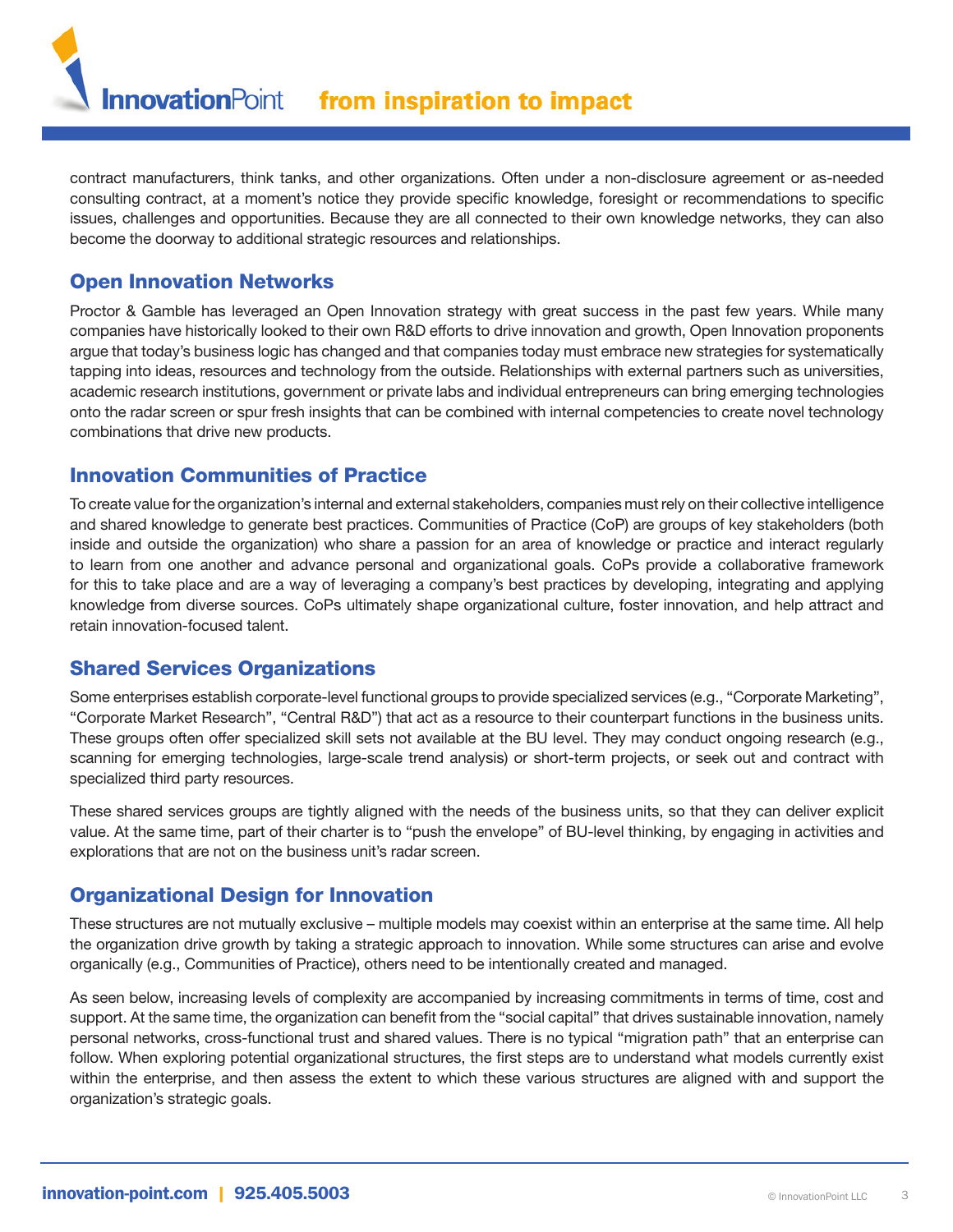# Ambidextrous Organizations

### A model for driving sustainable innovation within a mature business

How do you foster innovation within the context of a large, mature business? "Main street" businesses that serve established markets face a daunting challenge: managing and growing the core business while concurrently nurturing and supporting new business opportunities.

Organizations designed for large scale production and delivery are typically poor parents for internal new ventures. Starved resources, inflexible infrastructure and support structures, and inconsistent sponsorship that ebbs and flows based on the health of the larger organization are symptoms of a broader problem – the fact that established enterprises are inherently designed using metrics, processes, and reward systems suitable for mature businesses, not for fast-moving start-ups.

Ambidextrous organization designs create distinct units that have their own unique processes, structures and cultures that are specifically intended to support early-stage innovation. These units, often comprised of one or more innovation teams, reside within the larger parent organization but have been set up to support the unique approaches, activities and behaviors required when launching a new business.

Executive leadership can use the ambidextrous organizational model to create segregated business units for exploring and developing breakthrough innovations (products, services and processes) while at the same time keeping existing business units in tact. Project teams within the new venture are encouraged to form their own processes, structures and cultures but they are still connected to the rest of the organization through executive sponsors who ensure that no organizational conflicts or competition for resources threaten the viability of the venture.

The following figure illustrates two different ambidextrous models. The first is a "growth incubator" that stands alongside enterprise business units. New opportunities are identified, developed and brought to market by the incubator and either spun out as new business units or folded back into existing units. Alternatively, a business unit itself may create an ambidextrous organization by establishing and protecting a new venture within its own walls.

To develop an ambidextrous organization, leadership must possess the ability to attend to already existing products, services, business models and processes while simultaneously supporting the innovations that will drive the organization's future. Ambidextrous design and management ultimately means continuing to oversee the core business while concurrently protecting the emerging venture as it evolves and grows.



### Case in point

To tap into online content revenue opportunities, USA Today adopted a "network strategy" between their online, television and newspaper organizations. While the units were physically separate in process, culture and staffing, they were integrated at the top under a distinct operating structure to promote cross-media content sharing. The result: a \$60 million profit during the internet collapse while other traditional papers' revenues and profits plunged.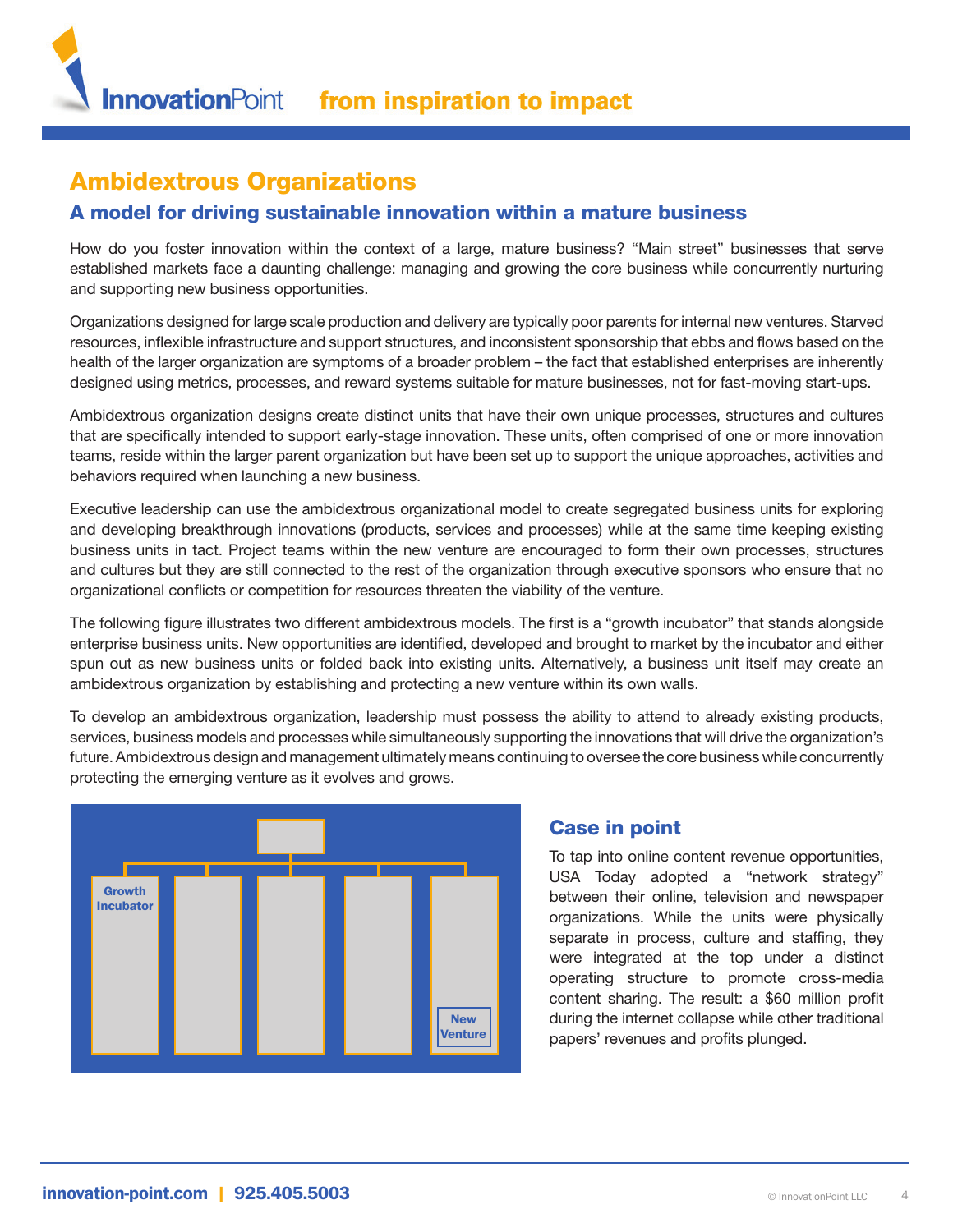### Venture Boards for Strategic Innovation A model for enterprise strategic innovation management

For many organizations, structuring, managing and measuring innovation can be one of the firm's greatest challenges. Establishing governing processes for conventional functions is straightforward when compared to organizing for innovation and growth.

With the movement toward "open innovation", many senior leaders now recognize that in order to drive innovation and growth, entirely new strategies and approaches are required – not just market-driven strategies but organizational strategies. Even with such an appreciation for innovation however, a big question often remains: how do you formalize an organizational capability for identifying, evaluating, selecting and commercializing the most promising opportunities for the company?

Organizations such as Procter & Gamble, Johnson & Johnson, Nokia, and Kimberly-Clark have established formal advisory boards focused on bringing external perspectives inside, which ultimately drive innovation and guide strategic investments. Unlike a traditional advisory panel that provides industry and market-related advice, Venture Boards pull together the best thinking from both inside and outside the firm, all within a flexible structure that focuses on a single goal – to discover, evaluate and drive enterprise growth opportunities.

Venture board membership typically includes the CEO and executive leadership from the company's business units, as well as 3-4 external thought leaders. The internal members define selection criteria for choosing the external members, define the portfolio of opportunities to review, and make final go/no-go decisions on strategic investments.

External board members are selected based on their market or technical knowledge, and network of industry relationships that can support potential opportunities. Former CEO's, retired executives, leaders of non-competing companies, venture capitalists, and consultants can all make ideal members. External members infuse outside perspective into the board by suggesting additional opportunity areas to explore, providing opinions and advice about the portfolio and proposed investments, and by making introductions to outside contacts to advance specific opportunities.



The following figure illustrates a common venture board model.

To establish a venture board, executive leadership must define a charter and goals specific to the organization. External members are then recruited and oriented to the company, portfolio, and venture board process. Meetings are usually held quarterly, with defined activities that support specific projects or opportunities occurring between meetings. External board members commit to one-year terms, which allow for rotations of seats based on the evolving focus and needs of the business.

### Case in point

Kimberly-Clark formed a venture board to drive

portfolio investments to support the company's desired future direction. The venture board provides a vehicle for informed exploration of emerging opportunities areas and a format for collectively managing the risk associated with investments in new categories and "white space" opportunities.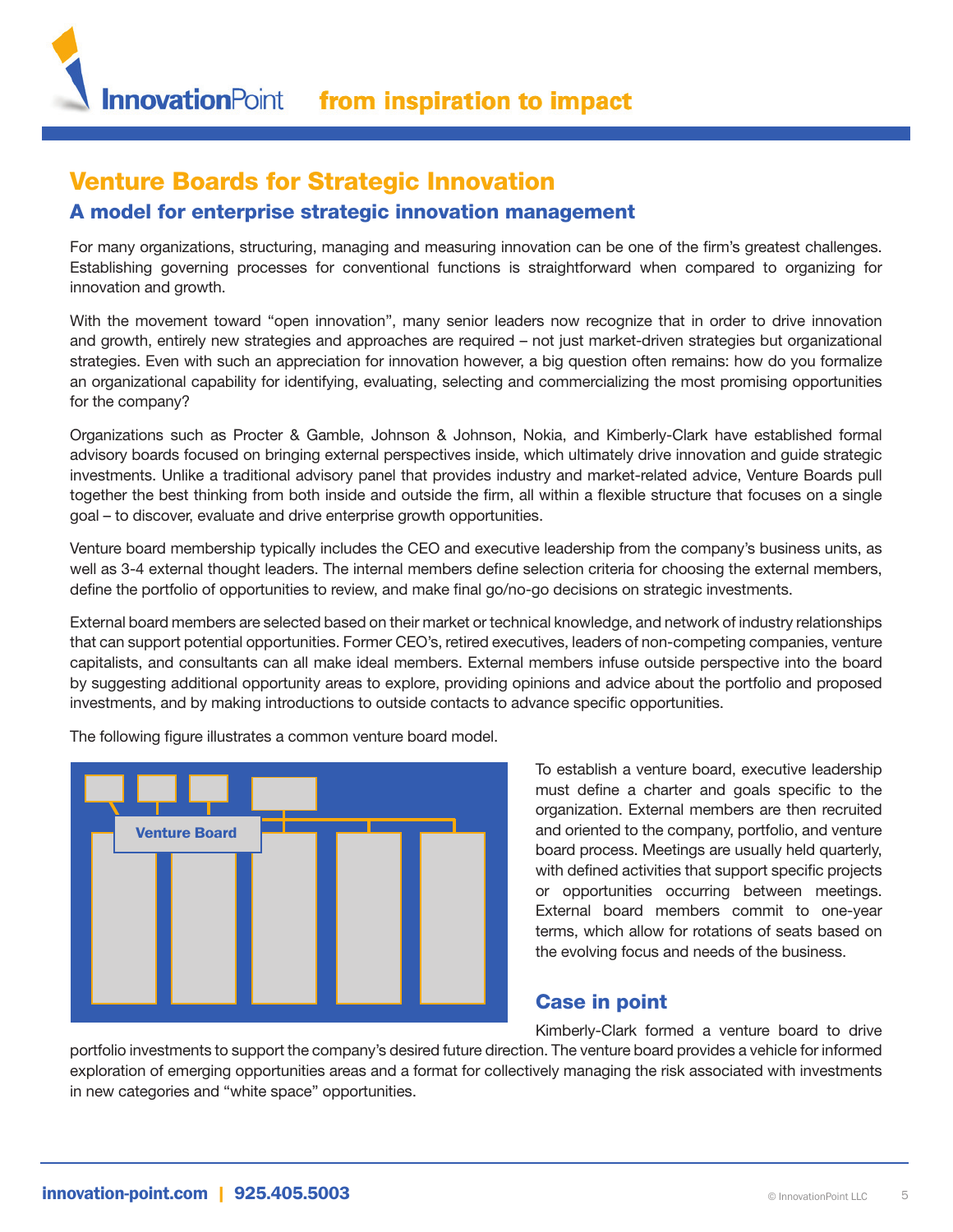

# Innovation Councils

### A governance structure for coordinating and maximizing cross-enterprise innovation

How is it possible to maximize the value of disparate innovation efforts that take place concurrently in many parts of a large organization?

With so much going on in various business units executive management often lacks a macro view of the various levels of activity and resource investment. Sometimes, several different groups may be pursuing similar opportunities yet operating in a vacuum. Equally, various ad hoc activities may be underway without a clear connection to corporate strategy. This lack of oversight costs the organization unnecessary expenditures of time, money and human capital, and creates a lack of synergy that could severely inhibit time-to-market. Well-intentioned, yet disparate activities must be coordinated for the enterprise to maximize value.

### Maximizing value, staying true to strategy

An Innovation Council is a small, cross-functional governance body of senior managers that enables cross-business / function / geography decision-making and coordination. Innovation Councils ensure that innovation-related activities in various parts of the organization are strategically aligned and coordinated, and are supported by appropriate processes and resources. From a leadership standpoint, council members' roles involve removing internal roadblocks so that enterprise innovation can be effectively managed.

Made up of senior manager representatives from various business units and functions, Innovation Councils are responsible for strategic choices as to where, when and how the enterprise will pursue growth. They meet on a scheduled basis (e.g. quarterly) with a specific capability building agenda such as: the development of innovation metrics, the development of coordination processes across units, or the development of appropriate culture and reward mechanisms.



The following figure illustrates how individuals from different business units participate in an Innovation Council.

When creating an Innovation Council, the following must be considered:

- What are the Council's charter, responsibilities, deliverables and metrics?
- How often will the Council meet? What is the output of its discussions and decisions?
- Decision rights: what kinds of decisions will the Council make/not make?
- What are its operating principles?

### Case in point

Hewlett Packard assessed projects that came out of HP Labs and the business units, and applied criteria to make sure each project had sufficient sponsorship, resources and support for its success.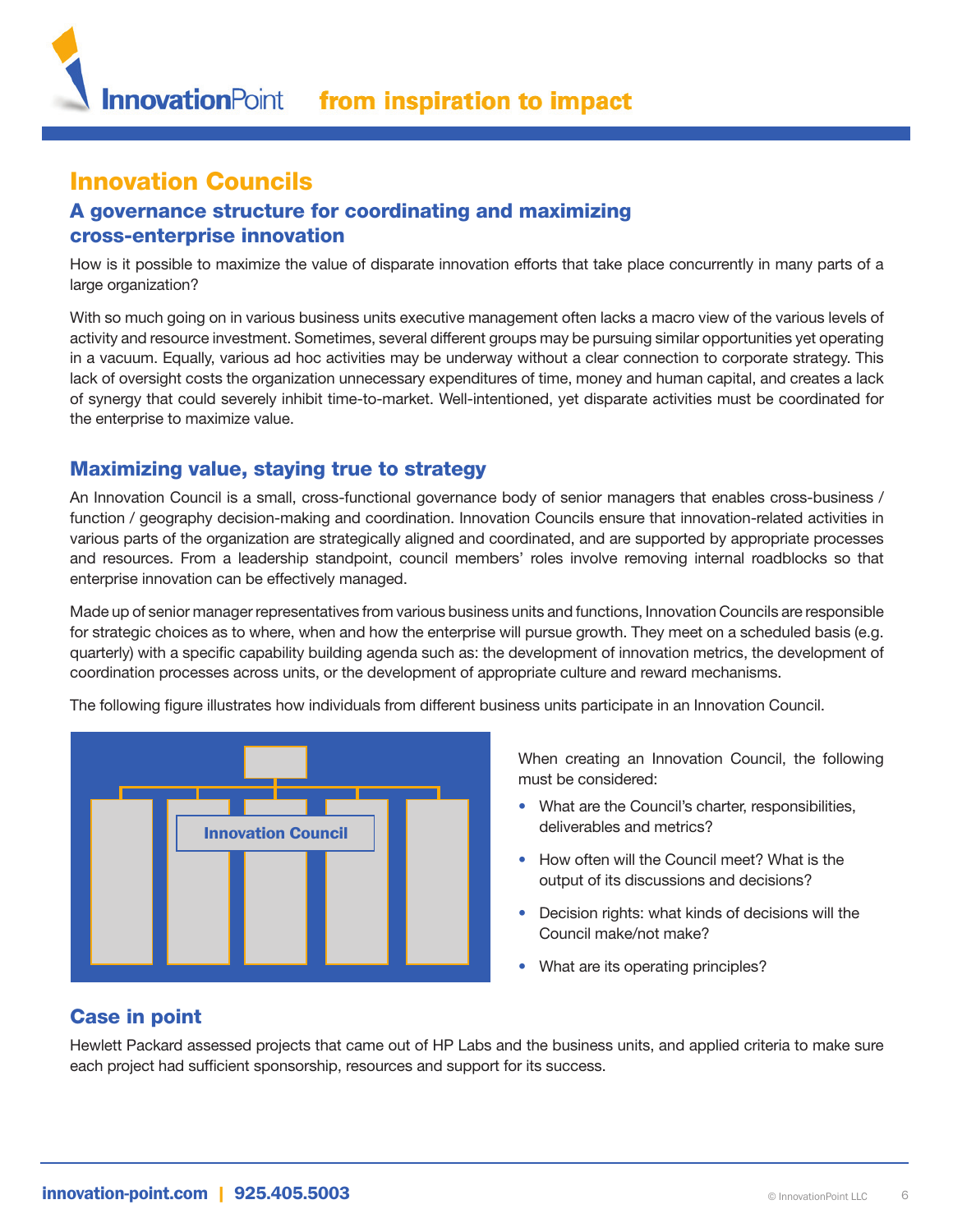

# Cross Group Solutions Teams

### An innovative approach for pursuing new growth opportunities "between the silos"

How can a large organization with discrete, independently-operating business units successfully identify and pursue opportunities that lie between organizational boundaries? Since business units are focused on their delivering against their own metrics, there is often no accountability or incentive to look for 'new growth' opportunities that often fall through the cracks. If an organization suspects that it could be missing a potential growth area, it has the option of creating a Cross Group Solutions Team.

This is a self-directed team of individuals chosen from selected business units who work together for a period of time and have a specific charter, often looking to identify new opportunities that combine the competencies of discrete businesses. These individuals, (technologists, consumer insights experts, marketers, manufacturing specialists, etc.) are assembled to help identify or pursue white space opportunities for which no single business group has formal accountability. In some cases the individuals relocate to a single location for the duration of the project.

The following figure illustrates the relationship between individuals who ordinarily report into different business units and come together to form a Cross Group Solutions Team.



#### Key considerations

When creating a Cross Group Solutions Team, the following must be considered:

- What is the rationale for investing time in the effort?
- Who will sponsor and fund the effort?
- What are the charter, deliverables, timeframes and success metrics?
- What skill sets and key stakeholders should be involved in the team?
- What milestones must be met in order to sustain ongoing management commitment?
- Is the organization's current Stage Gate® process appropriate for this kind of approach?
- Will the team be involved in implementation?

### Case in point

SRI International had a C-level team that wanted to create new market growth opportunities within their strongly silo'd business structure. They established a dozen "watering holes" to bring researchers together from different practice areas to share various technologies and explore new solutions. As a result, four Communities of Excellence were created with formal leaders working on new IP for newly identified markets.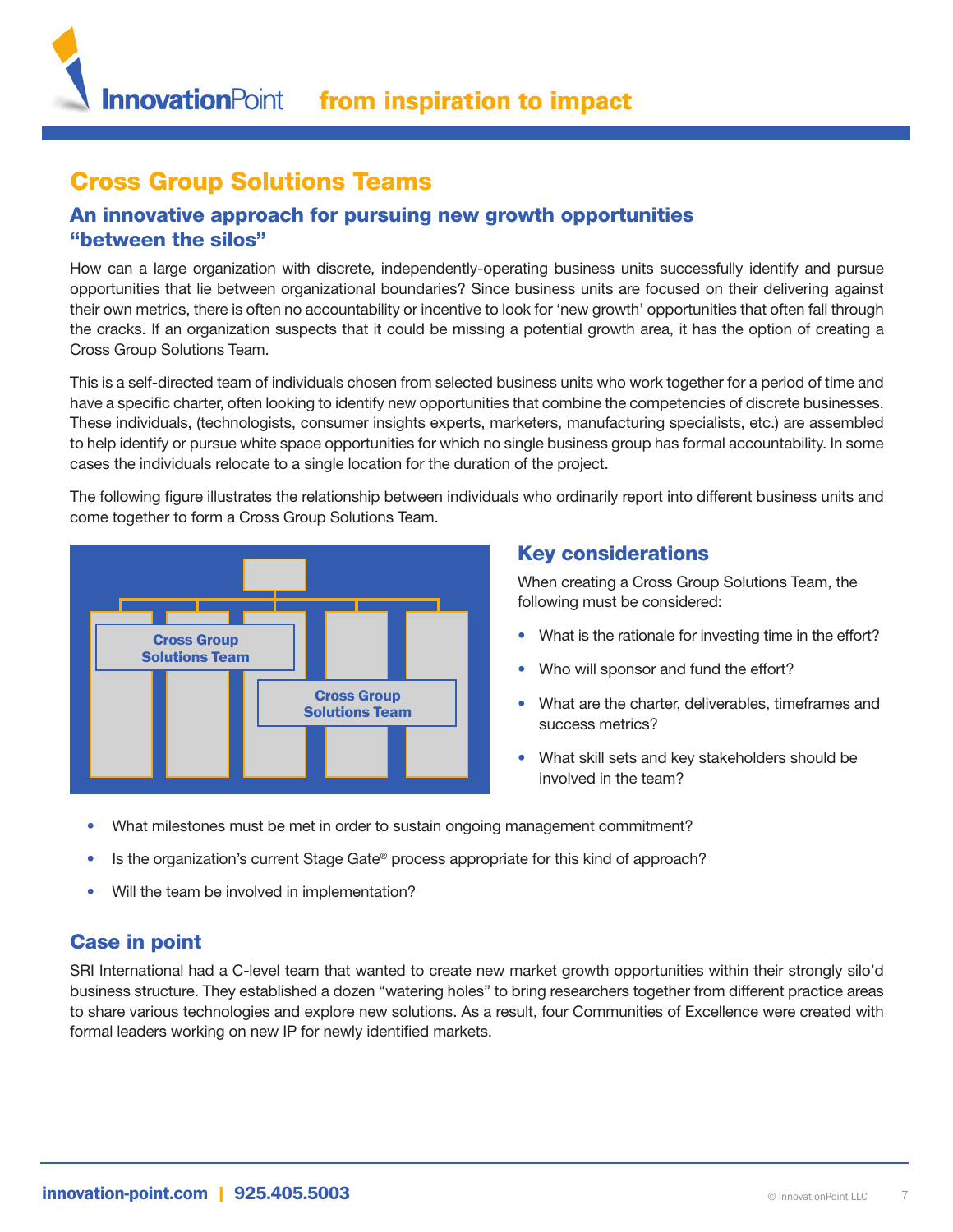# Thought Leader Resource Networks

### A model for tapping into external knowledge, inspiration and strategic relationships

Internally-focused organizations sometimes feel they lack the spark of fresh, insightful perspectives that drive their business to greater heights. Companies often struggle to see beyond their own world view, in which established capabilities, mindsets and orthodoxies limit their ability to envision and pursue new possibilities.

Identifying strategically interesting "sandboxes" or specific "blind spots" is a first step in deciding what types of gaps exist, including specific technologies, consumer insights, supplier or channel insights, competitive intelligence, potential strategic partners, and other critical knowledge. From there, the enterprise can then envision a variety of ways to reach out beyond its internal capabilities by adopting an "open innovation" mindset. One approach is to build a Thought Leader Resource Network.

### External perspectives & connections help identify and pursue new opportunities

A Thought Leader Resource Network is an external network of expert practitioners and thinkers that can tapped at any time. Thought Leaders within the network come from companies, universities, consulting firms, research institutions, contract manufacturers, think tanks, and other organizations. Often under a non-disclosure agreement or as-needed consulting contract, at a moment's notice they provide specific knowledge, foresight or recommendations to specific issues, challenges and opportunities. Because they are all connected to their own knowledge networks, they can also become the doorway to additional strategic resources and relationships.

Formal or informal in nature, this kind of network can be created either by systematically reaching out over time, or coming out of a Thought Leader Innovation Panel , which serves as the impetus for establishing the network.



InnovationPoint can help you identify strategically interesting "sandboxes", pinpoint your most critical knowledge gaps relative to these opportunity areas, and then identify and reach out to dozens of experts and potential partners from various industries and disciplines to become part of your proprietary network.

1 InnovationPoint's non-traditional Thought Leader Innovation Panel is a one-day client-sponsored event that "stretches" a team's thinking around a particular issue or potential opportunity, by introducing the fresh perspectives of external practitioners, visionaries and provocateurs. By juxtaposing non-adjacent worlds – and by exploring emerging trends it is possible to envision entirely new possibilities and opportunities for growth.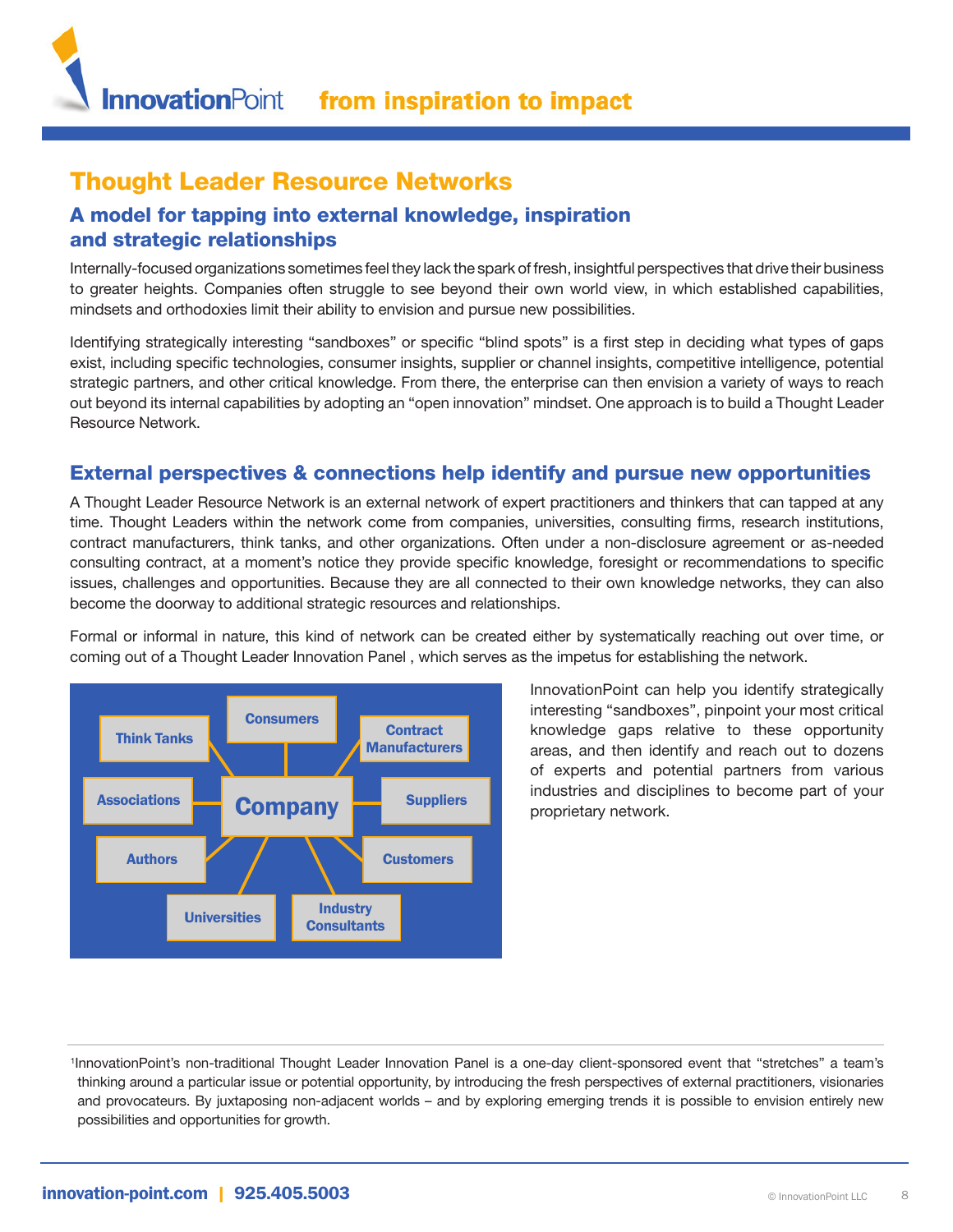

# Open Innovation Network

### Looking outside the organization for fresh ideas and promising new opportunities

Research & Development and marketing groups often find it challenging to deliver truly breakthrough ideas. Fresh thinking is hard to come by if long-time staff always have the same conversations with each other based on common wisdom and orthodoxies. Introducing fresh perspectives, knowledge and inspiration from the outside allows us to go beyond day-today thinking and opens up the mind to entirely new possibilities.

Proctor & Gamble, for example, has leveraged an Open Innovation strategy with great success in the past few years. While many companies have historically looked to their own R&D efforts to drive innovation and growth, Open Innovation proponents argue that today's business logic has changed and that companies today must embrace new strategies for systematically tapping into ideas, resources and knowledge from the outside. Relationships with external partners such as universities, academic research institutions, government or private labs and individual entrepreneurs can bring emerging technologies onto the radar screen or spur fresh insights that can be combined with internal competencies to create novel technology combinations that drive new products.

#### Open versus Closed Innovation

Open Innovation is as much a mindset as a process, and challenges an organization's assumptions about the way R&D should be conducted. Below are some of the key differences between traditional approaches and the principles of Open Innovation (adapted from Henry Chesbrough, University of California Berkeley):

#### Closed Innovation

- The smart people in our field work for us
- To profit from R&D, we must discover it, develop it, and ship it ourselves
- If we discover it ourselves, we will get it to market first
- The company who gets an innovation to market first will win
- We should control out IP, so that our competitors don't profit from our ideas

#### Open Innovation

- We need to work with smart people inside and outside our company
- External R&D can create significant value; internal R&D is needed to claim some portion of that value
- We don't have to originate the research in order to profit from it
- If you make the best use of internal and external ideas, you will win
- We should profit from others' use of our IP, and we should buy others' IP whenever it advances our own business model

#### Key Considerations

An Open Innovation philosophy must be driven by an organization's senior executives. In addition to R&D teams, other key internal stakeholders (such as general managers and representatives from marketing, consumer insights and manufacturing), should be involved to assess feasibility and buy-in from a multidisciplinary perspective. Finally, metrics must be established around Open Innovation efforts to ensure that the approach delivers the desired value.

#### Case in point

Procter and Gamble has actually innovated the Open Innovation model itself. P&G connects with external sources of new ideas, and then develops those ideas within their internal R&D and marketing functions to create profitable new or incremental products. New ideas are identified through networks – university and government labs, supplier innovation processes and talent, web-based talent markets, consultants, and independent researchers. Multiple ideas are carefully nurtured and managed and then screened through a funnel process. Today, P&G sources approximately 50% of its new innovations from outside the company and has reduced its overall R&D budget from 4.5% of its annual sales to 3.5%.